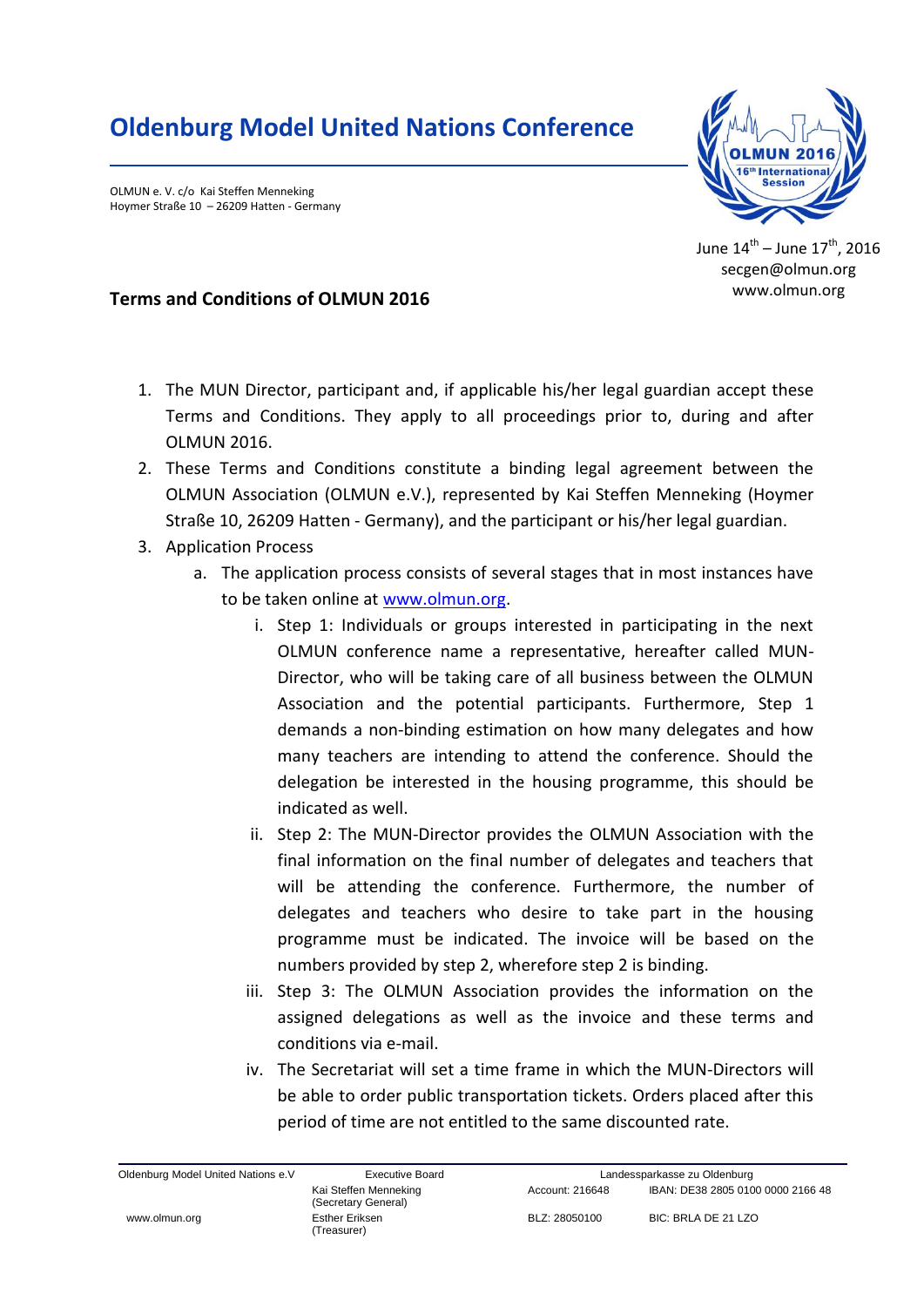

- 4. Participation fee
	- a. Amount
		- i. The fee is 30 Euro for each delegate and teacher, based on the number of delegates and teachers indicated on Form II.
	- b. Discounts
		- i. Teacherdiscount
			- 1. One teacher per group is free of charge.
		- ii. Staff discount
			- 1. Staffs are students who support the Orga Team. They are free of any charge.
		- iii. Need-based discount
			- 1. The OLMUN Association may decide to grant discounts from the participation fee upon request by the MUN-Director.
	- c. Invoice
		- i. The invoice will be emailed and must be paid in full without any unauthorized reductions. Only groups that have paid the full amount before the beginning of the OLMUN conference will be permitted to attend the conference.
- 5. Refunds
	- a. There will not be any refunds for cancellations of individual delegates or teachers.
	- b. Delegations cancelling their participation until six weeks prior to the first day of the conference will receive a 50% refund on the participation fee.
	- c. Full refunds on the participation fee will be granted only if the OLMUN Association cannot offer housing to those who have applied for the housing programme, if this failure results in the group's inability to attend the conference.
	- d. There will not be any refunds on public transportation tickets.
	- e. The OLMUN Association will not refund any expenses for groups or individuals who have applied for the OLMUN conference but face difficulties including but not limited to:
		- i. Visa related issues.
		- ii. Expulsion from the conference due to failure to follow instructions by the OLMUN Association's representatives or host families.
- 6. Housing programme
	- a. Legible applicants
		- i. Only groups from foreign countries or international / foreign schools may apply for the housing programme. All individuals staying in host families should be at least 15 years old. Exceptions may be granted upon request.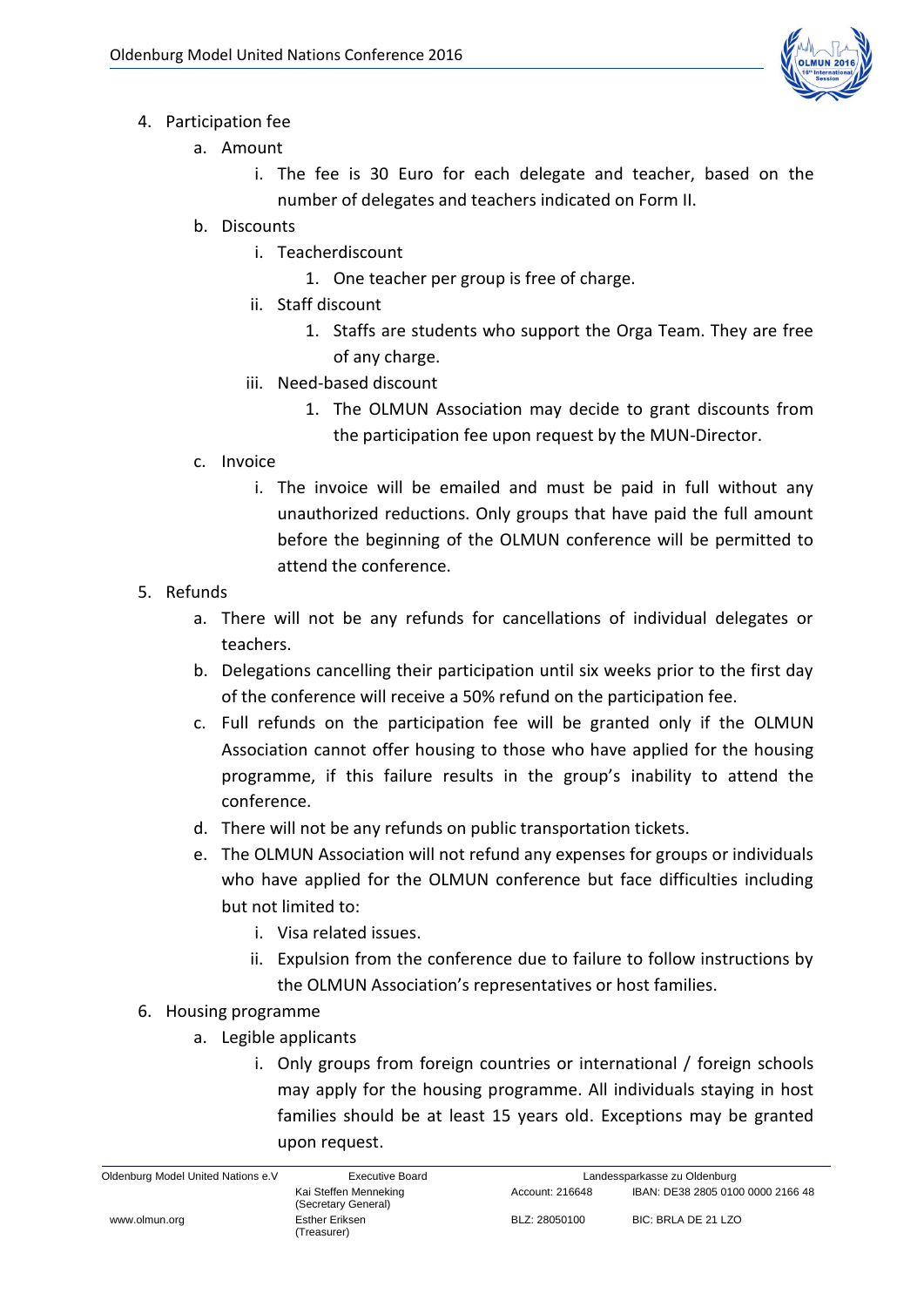

- ii. The OLMUN Association may decide to grant requests for participation in the housing programme from other groups.
- b. Cancellation
	- i. The OLMUN Association may cancel the housing programme at any time due to a lack of host families.
- c. Staying in host families
	- i. Individuals staying with host families will receive breakfast, and, if they are at home at a reasonable point of time, dinner, as well as a proper place to sleep.
	- ii. Individuals staying in host families must follow rules set by their respective host families and legal requirements(especially with regard to smoking and drinking) at all times. Failure to do so may result in the removal from the host family.
		- 1. In such a case, the person may be sent home at the expense of the individual's legal guardians. Such measures would be coordinated with the individual's MUN-Director.
	- iii. Neither the OLMUN Association nor the host families assume any responsibility for participants staying with host families.
- d. Fees
	- i. There is no fee for staying in the housing programme.
- e. Public transportation tickets
	- i. Individuals staying with host families must order public transportation tickets.
- 7. Public transportation tickets
	- a. Public transportation tickets are provided at a discounted rate.
	- b. Public transportation tickets are valid for the days of the conference only.
	- c. Individuals holding public transportation tickets are responsible for following regulations made by the public transportation providers, such as but not limited to additional charges for express trains or night busses.
- 8. Privacy policy
	- a. By applying to the OLMUN conference, MUN-Directors and delegates, or their legal guardians, agree that their personal data will be used for the purposes of the OLMUN conference they have applied for, as well as for the invitations for the following conferences.
	- b. Personal data may be processed by designated members of the OLMUN Association's team.
	- c. Names, e-mail addresses and delegations represented may be published for the purpose of preparatory activities to all committee members, unless individuals object.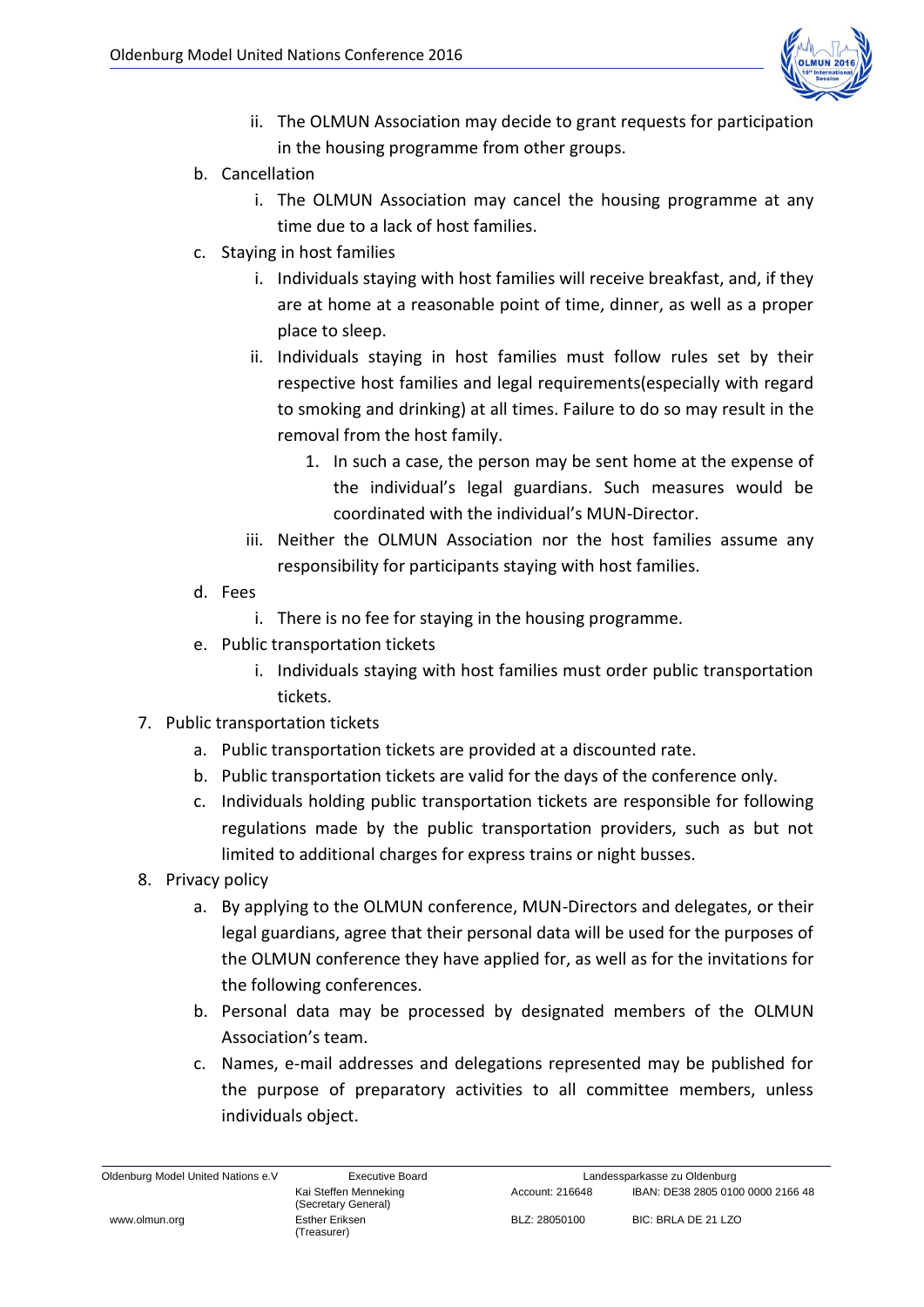

- d. MUN-Directors' names, email addresses, schools and countries of residence may be published in a list of contact among the MUN-Directors taking part in the conference.
- e. The OLMUN Association will not forward any personal data to nonparticipants, except the names and countries of origin / nationalities of participants.
- f. All personal data will be deleted one year after the OLMUN conference.
- g. Individuals may contact the OLMUN Association at any time in order to have their personal data deleted. However, personal data will be kept until all rightful financial claims of the OLMUN Association have been satisfied.
- h. All MUN-Directors and participants agree that the OLMUN Association, journalists and other accredited individuals or companies may take pictures and conduct audio and video recordings at OLMUN and any of OLMUN related activities, and that these recordings may be used for OLMUN related purposes, such as but not limited to public relations activities. Additionally, any written documents created during the process of preparation or actual conference participation for the purpose of the conference may be used by the OLMUN Association for the same purposes.
- 9. Additional responsibilities
	- a. The MUN-Director must provide each individual of the group, or its legal guardians, with a copy of these Terms & Conditions, Privacy Policy and obtain a signature from each individual or its legal guardian, indicating their acceptance of these Terms & Conditions. The signed copies must reach the OLMUN Association at least fourteen days prior to the conference by mail or fax.
	- b. All participants must follow these rules and instructions given by the OLMUN Association's representatives at all times. Failure to do so may result in expulsion from the conference and all conference-related activities.
	- c. All participants must ensure that they are covered by proper insurances at the time of any OLMUN activities.
- 10. All participants, or their legal guardians, accept that the OLMUN Association does not assume any liability for minor participants.
- 11. All participants are allowed to take part in OLMUN social activities even if they take place after midnight.
- 12. The OLMUN Association is not responsible for ensuring that participants return to their accommodation sites after any OLMUN activities.
- 13. The language of OLMUN is English. All legal disputes will be conducted under German law and through the courts of the City of Oldenburg or its superior German courts.